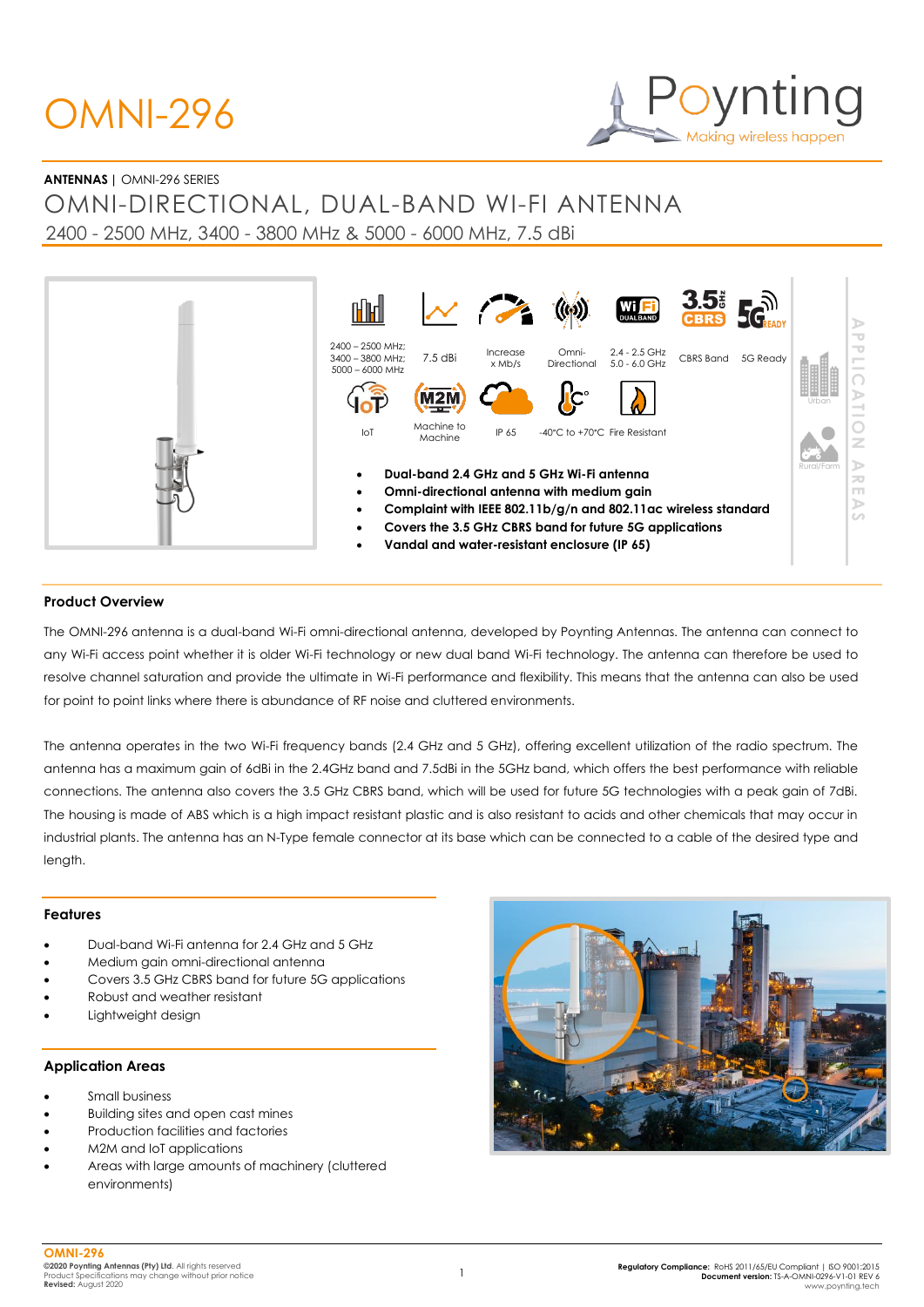

#### **Frequency Bands**

The OMNI-296 is an omni-directional antenna that works from 2400 – 2500 MHz | 3400 – 3800 MHz | 5000 – 6000 MHz



#### **Antenna Overview**

|                          | <b>DUALBAND</b>                                              |
|--------------------------|--------------------------------------------------------------|
| Ports                    |                                                              |
| SISO / MIMO              | SISO                                                         |
| <b>Frequency Bands</b>   | $2400 - 2500$ MHz.<br>$3400 - 3800$ MHz<br>$5000 - 6000$ MHz |
| Polarisation             | Linear Vertical                                              |
| Peak Gain                | 7.5 dBi                                                      |
| Coax Cable Type          | N/A                                                          |
| <b>Coax Cable Length</b> | N/A                                                          |
| <b>Connector Type</b>    | $N$ -Type $(F)$                                              |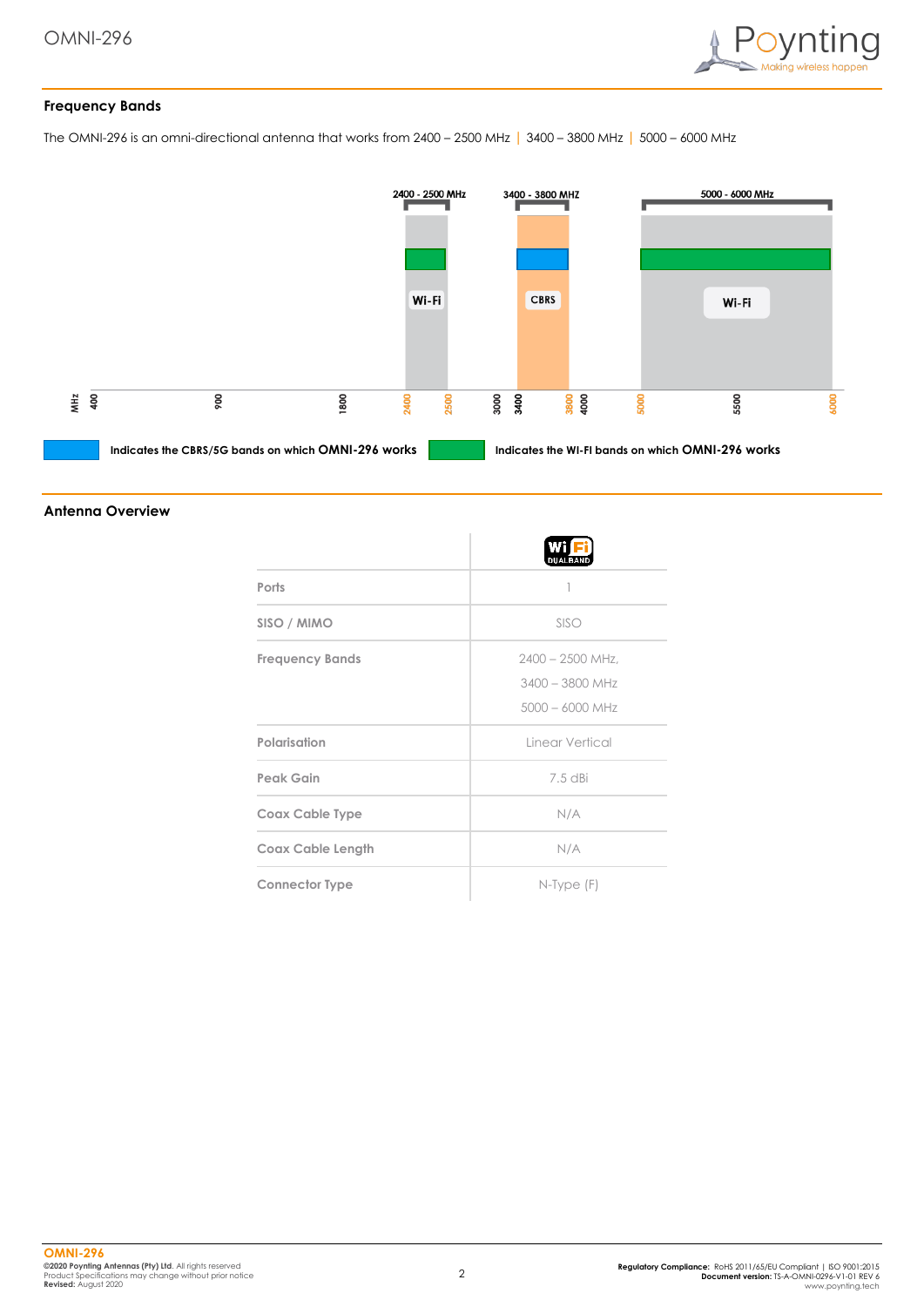

| <b>Electrical Specifications</b> |                                                                                   |  |  |
|----------------------------------|-----------------------------------------------------------------------------------|--|--|
| <b>Frequency bands:</b>          | $2400 - 2500$ MHz<br>$3400 - 3800$ MHz<br>$5000 - 6000$ MHz                       |  |  |
| Gain (max):                      | 6 dBi @ 2400-2500 MHz<br>7 dBi @ 3400-3800 MHZ<br>7.5 dBi @ 5000-6000 MHz         |  |  |
| VSWR:                            | 2.5:1                                                                             |  |  |
| Feed power handling:             | 10 W                                                                              |  |  |
| Input impedance:                 | 50 Ohm (nominal)                                                                  |  |  |
| Polarisation:                    | Linear Vertical                                                                   |  |  |
| DC short:                        | Yes                                                                               |  |  |
| <b>Product Box Contents</b>      |                                                                                   |  |  |
| Antenna:                         | A-OMNI-0296-V1                                                                    |  |  |
| <b>Mounting bracket:</b>         | Pole up to 50mm diameter wall<br>and Pole mount stainless steel<br><b>bracket</b> |  |  |
| <b>Ordering Information</b>      |                                                                                   |  |  |
| Commercial name:                 | OMNI-296-V1                                                                       |  |  |
| Order product code:              | A-OMNI-0296-V1                                                                    |  |  |
| <b>EAN number:</b>               | 0707273469694                                                                     |  |  |

#### **Mechanical Specifications**

| <b>Product dimensions</b>   | 485 mm x Ø71 mm (excl. bracket) |
|-----------------------------|---------------------------------|
| <b>Packaged dimensions:</b> | 510 mm x 95 mm x 95 mm          |
| Weight:                     | $0.75$ kg                       |
| Packaged weight:            | 0.91 kg                         |
| Radome material:            | ABS (Halogen Free)              |
| Radome colour:              | Pantone - Cool Gray (1c)        |
| <b>Mounting Type:</b>       | Pole and Wall                   |

**Environmental Specifications, Certification & Approvals**

| <b>Wind Survival:</b>                                | $\leq$ 190 km/h                     |
|------------------------------------------------------|-------------------------------------|
| Temperature Range (Operating):                       | $-40^{\circ}$ C to $+70^{\circ}$ C  |
| <b>Environmental Conditions:</b>                     | Outdoor/Indoor                      |
| Water ingress protection ratio/standard:             | IP 65                               |
| Salt Spray:                                          | MIL-STD 810F/ASTM B117              |
| <b>Operating Relative Humidity:</b>                  | Up to 98%                           |
| <b>Storage Humidity:</b>                             | 5% to 95% - non-condensing          |
| <b>Storage Temperature:</b>                          | $-40^{\circ}$ C to $+70^{\circ}$ C  |
| <b>Enclosure Flammability Rating:</b>                | <b>UL 94-HB</b>                     |
| Impact resistance:                                   | <b>IK 08</b>                        |
| <b>Product Safety &amp;</b><br><b>Environmental:</b> | Complies with CE and RoHS standards |

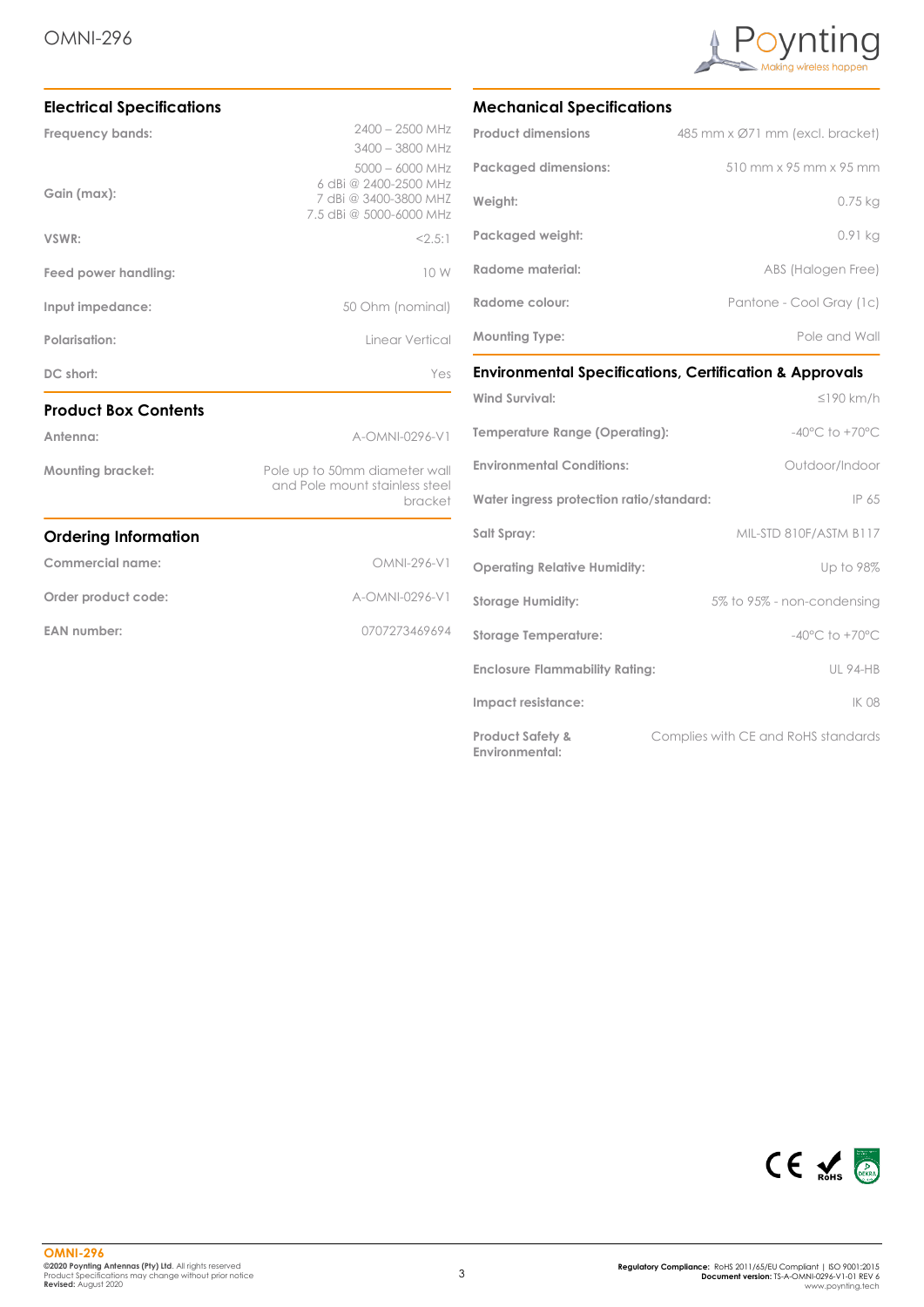

#### **Antenna Performance Plots**



#### **Voltage Standing Wave Ratio (VSWR)**

VSWR is a measure of how efficiently radio-frequency power is transmitted from a power source, through a transmission line, into a load. In an ideal system, 100% of the energy is transmitted which corresponds to a VSWR of 1:1.

The OMNI-296 delivers superior performance across all bands with a VSWR of 2.5:1 or better.

#### **GAIN (EXCLUDING CABLE**  $1032$



#### **Gain\* in dBi**

7.5 dBi is the peak gain across all bands from 2400 – 6000 MHz

| Gain @ 2400 - 2500 MHz: | 6 dBi   |
|-------------------------|---------|
| Gain @ 3400 - 3800 MHz: | 7 dBi   |
| Gain @ 5000 - 6000 MHz: | 7.5 dBi |

*\*Antenna gain measured with polarisation aligned standard antenna*

#### **Technical Drawings**

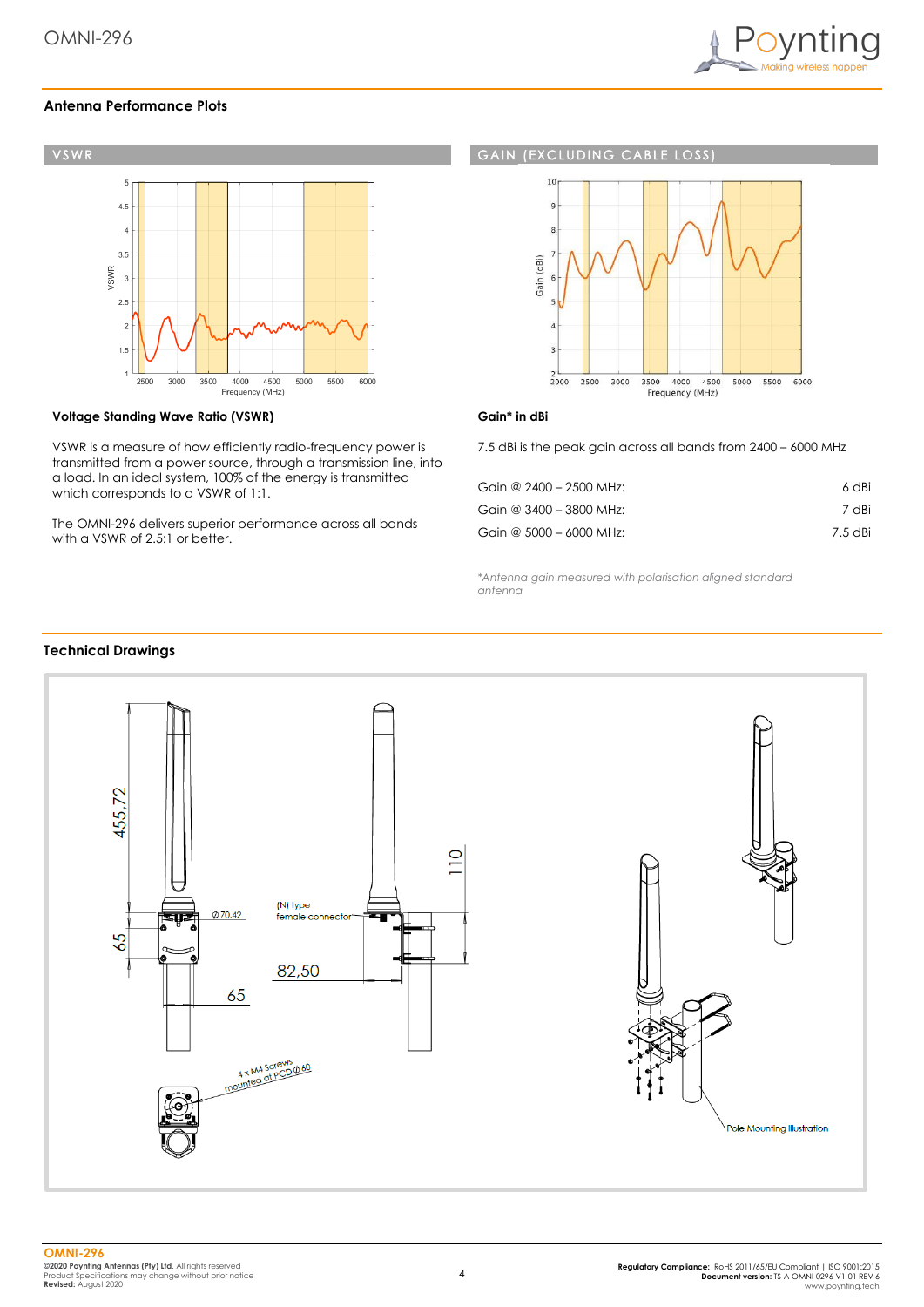

#### **Radiation Patterns**

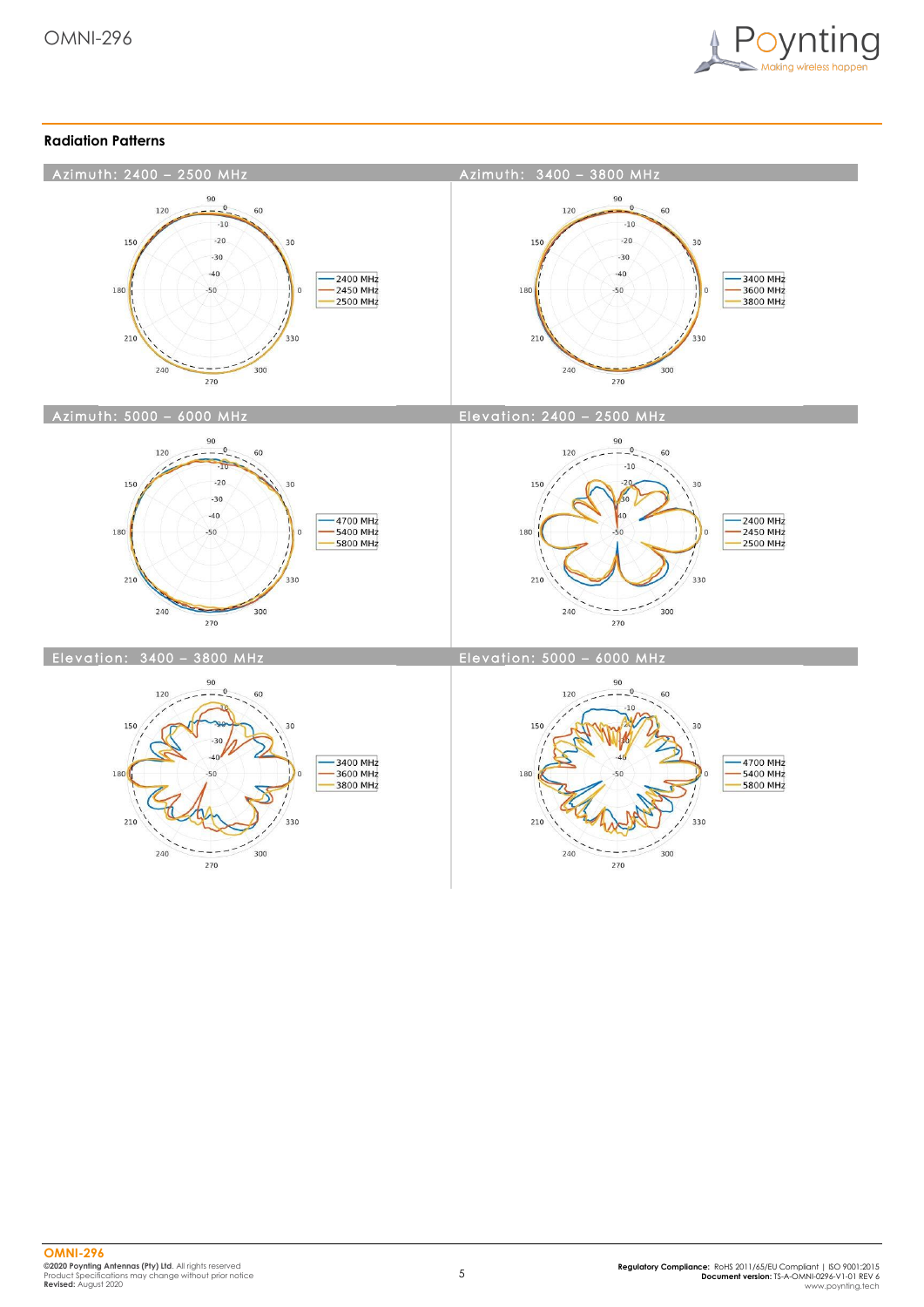

### **Mounting Options**



#### **Pole Mount**

Pole/Wall Mounting bracket (included)

## **Wall Mount**

Pole/Wall Mounting bracket (included)